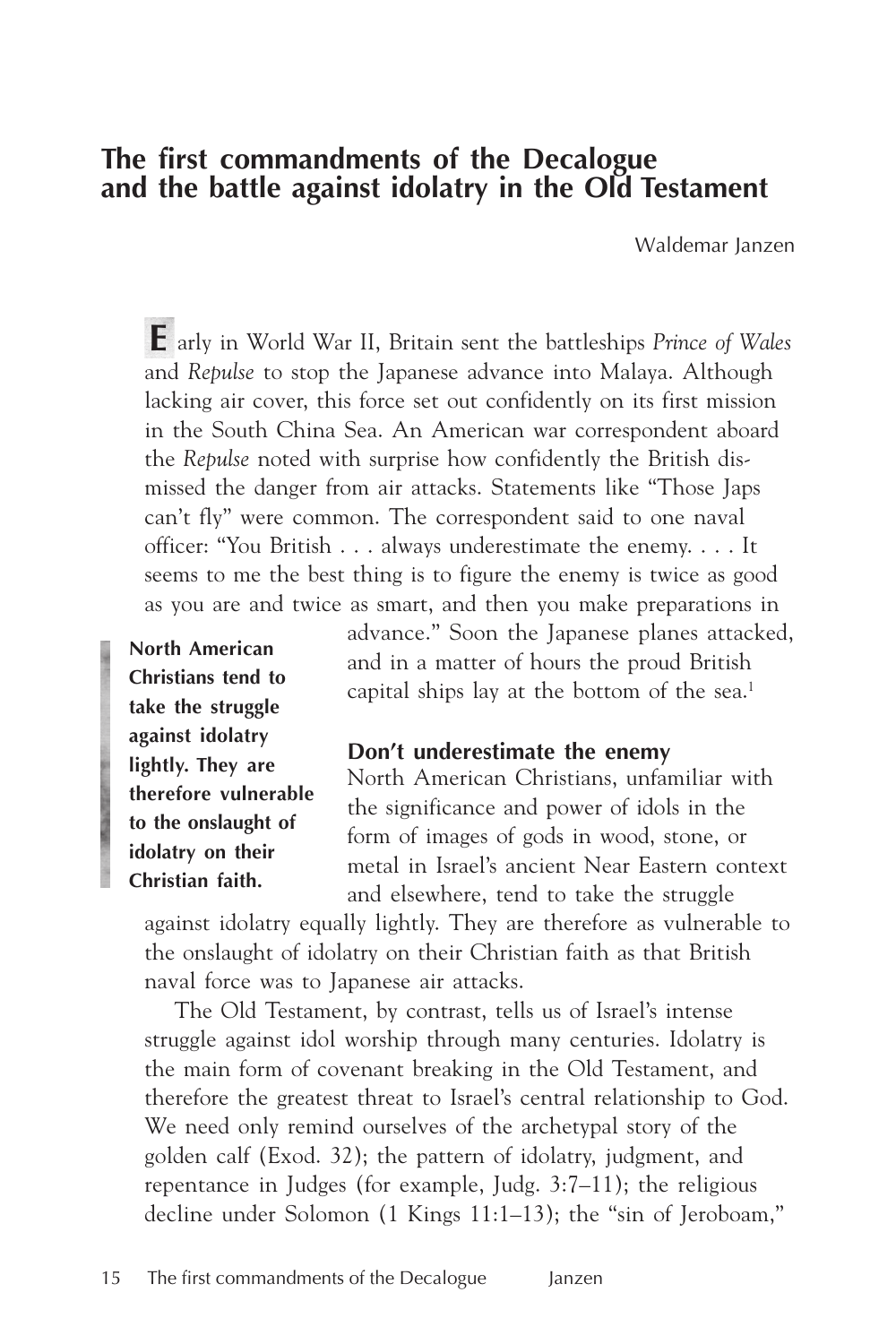that is, the introduction of heterodox worship involving calf images, continued by his successors (for example, 1 Kings 12:28–

**The Old Testament tells us of Israel's intense struggle against idol worship through many centuries. Idolatry is the main form of covenant breaking, and therefore the greatest threat to Israel's central relationship to God.**

32; 14:14–16; 16:25–26); Elijah's contest with the priests of Baal on Mt. Carmel (1 Kings 18); and the understanding of Israel's and Judah's defeat and deportation by the Assyrians and Babylonians as a result of their history of idolatry (see, for example, 2 Kings 17:7–23; Jer. 25:4–11).2

Only after the Babylonian exile (sixth century BC) did monotheistic worship of Yahweh/the LORD gradually become the increasingly unchallenged faith among returned exiles and of orthodox Judaism.3

 In the forefront of this struggle stand the preexilic and exilic prophets. But what about their frequent, apparently simplistic ridicule of idols, as for example, in Habakkuk 2:18–19?

> *What use is an idol once its maker has shaped it a cast image, a teacher of lies? For its maker trusts in what has been made, though the product is only an idol that cannot speak! Alas for you who say to the wood, 'Wake up!' to silent stone, 'Rouse yourself!' Can it teach? See, it is gold and silver plated, and there is no breath in it at all.*<sup>4</sup>

Yet to see here a naive confidence that underestimates the threat seriously misunderstands the prophets' intent. The text quoted, for example, stands in a cycle of alas/woe oracles announcing divine judgment on various perpetrators of grave crimes, such as cruel oppression, exploitation, and bloodshed, who will become the objects of taunt and ridicule (Hab. 2:6). That idolatry stands last in this series may indicate its special gravity. Here and in similar prophetic taunts we have a battle cry, not a confident pronouncement about the harmlessness of idols.<sup>5</sup>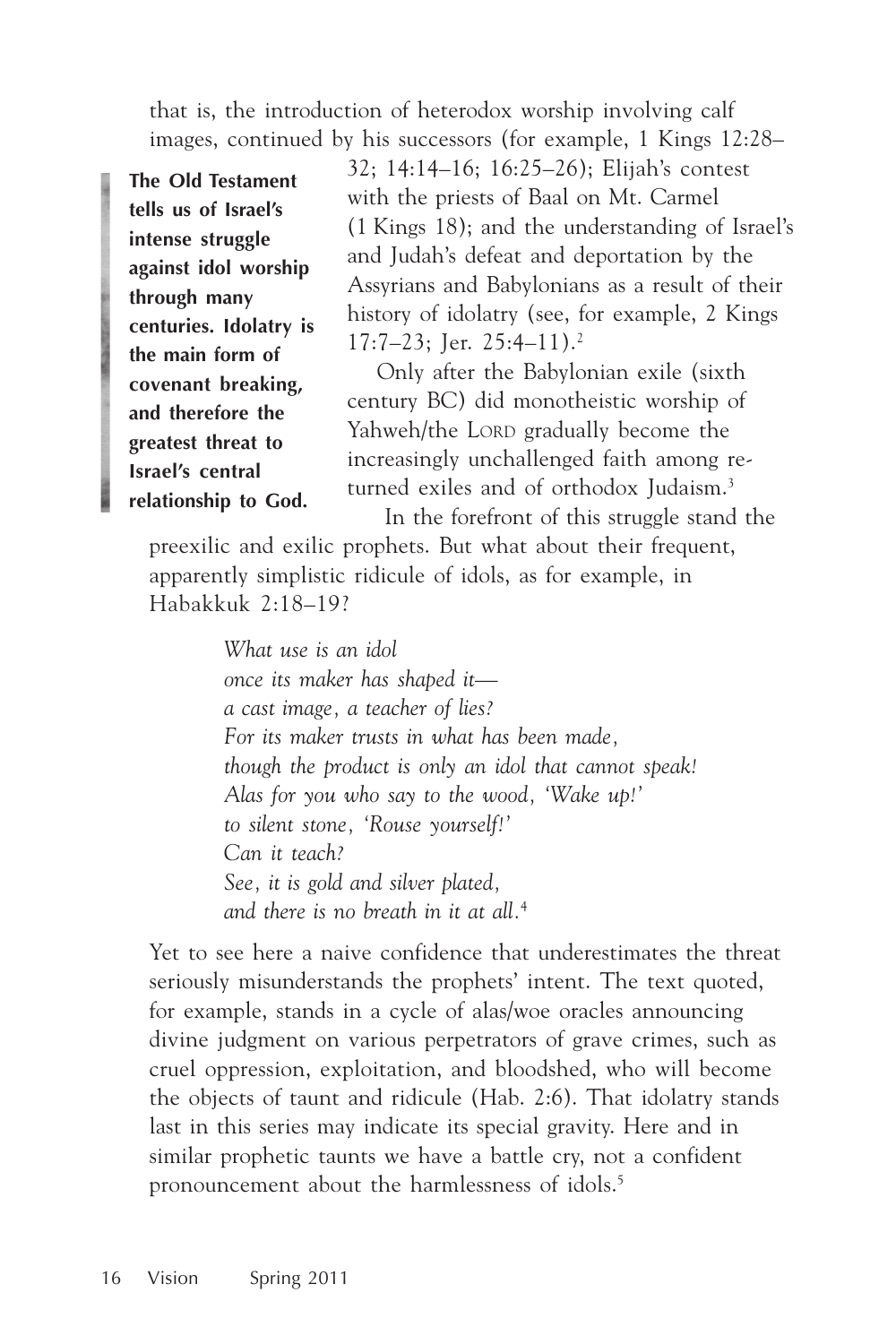# **The foundational Decalogue texts**

The foundational texts for the Old Testament's imageless worship of God/Yahweh alone are, first of all, the first two commandments of the Decalogue (Hebrew: "Ten Words") in Exodus 20:2–6 and Deuteronomy 5:6–10.6 While the Exodus and Deuteronomy versions of the Ten Commandments diverge at some points, they are virtually identical in the verses quoted here, according to the NRSV (with the Exodus verse references):

> *2 I am the LORD your God, who brought you out of the land of Egypt, out of the house of slavery; 3 you shall have no other gods before me.*

> *4 You shall not make for yourself an idol, whether in the form of anything that is in heaven above, or that is on the earth beneath, or that is in the water under the earth. 5 You shall not bow down to them or worship them; for I the LORD your God am a jealous God, punishing children for the iniquity of parents, to the third and the fourth generation of those who reject me, 6 but showing steadfast love to the thousandth generation of those who love me and keep my commandments.*

Only a few exegetical comments can be offered here.<sup>7</sup>

1. The Ten Commandments are preceded by Yahweh's selfintroduction (Exod. 20:2a), which claims Israel's obedient loyalty to Yahweh on the basis of his saving activity experienced by Israel (Exod. 1–18). This self-introduction is often treated separately as a prologue, and even if we follow here the tradition of associating it most closely with the first commandment, we must remember that its claim underlies every one of the subsequent commandments. Patrick Miller says it well: "The ethic of the Commandments is as much an ethic of gratitude and response as it is an ethic of obligation and duty."8

2. On this basis, God says to his covenant people: "You shall have no other gods before me" (Exod. 20:3). For the phrase translated here as "before," and in a footnote "Or *besides,*" the Hebrew uses a somewhat ambiguous set of two words: *'al-panay* ("upon/against my face"). Why not simply say "There are no other gods?" Are we dealing here with henotheism—the worship of one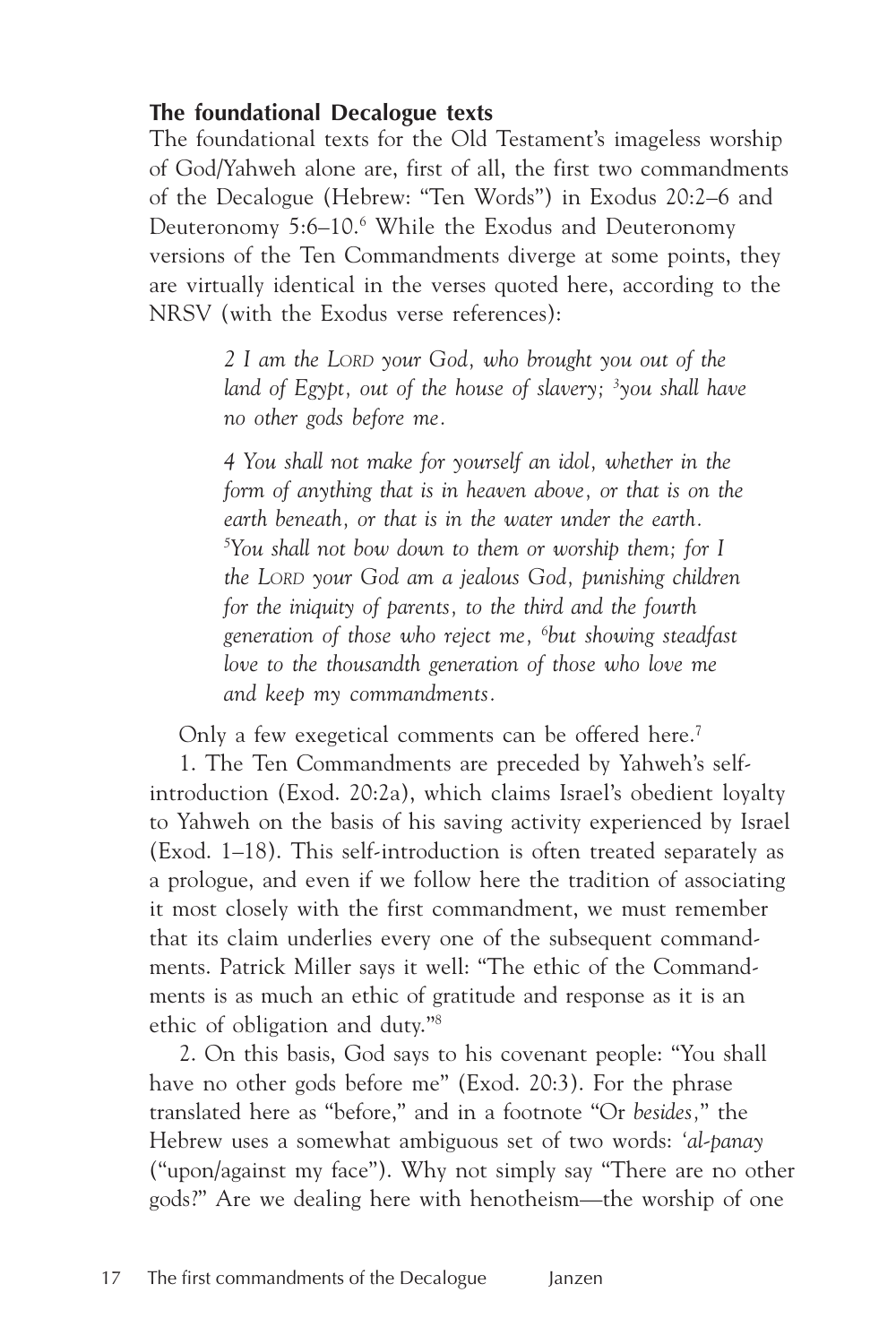particular god without denying the existence of others—rather than outright monotheism? Our consideration of the covenant context (below) will show that such a view is untenable. What we have here might be called implicit or practical monotheism. Our text is not a dictionary entry or a religio-philosophical formulation interested in defining different isms. God says, as it were: "Out of my sight with other gods *(imposed) upon my presence*!"9

 3. "Other gods" is one of the most frequently occurring biblical terms for the gods of other nations tempting Israel to idolatry. The images were not always conceived of as being fully coextensive with the gods, but they represented the gods' presence realistically. Consequently they could be manipulated, through offerings, incantations, processions, and the like, to do the worshipers' will.

4. The second commandment (Exod. 20:4–6) forbids Israel to make such idols.10 In addition to this thematic linkage of the first and second commandments, they are also grammatically connected through the pronoun "them" in verse 5 (two times), whose

**The characterization of God as "jealous" must be read in the covenant context, where jealousy expresses God's burning love that tolerates only an exclusive bond between the partners.**

plural antecedent must be "other gods" (v. 3). These "other gods" or "idols" are characterized here as features of God's created world (v. 4). The "other nations" of the ancient Near East conceived of their deities in the form of living creatures (human or nonhuman), often representing aspects of the cosmos (heavenly bodies, sky, land, sea, rivers, storm, for example). To worship them in their manufactured statues/icons would be to divinize creation rather than the Creator. We are not told explicitly here that the

prohibition of images also includes images of God/Yahweh. That it definitely does so will become clear when we discuss the Decalogue's narrative context (below).

5. The characterization of God as "jealous" (v. 5), but even more merciful (v. 6), must be read in the covenant context, where jealousy expresses God's burning love that tolerates only an exclusive bond between the partners. The correlative human love for God is characterized in the *Shema* (Deut. 6:4). To direct such love and devotion to any other god/idol is idolatry. Idolatry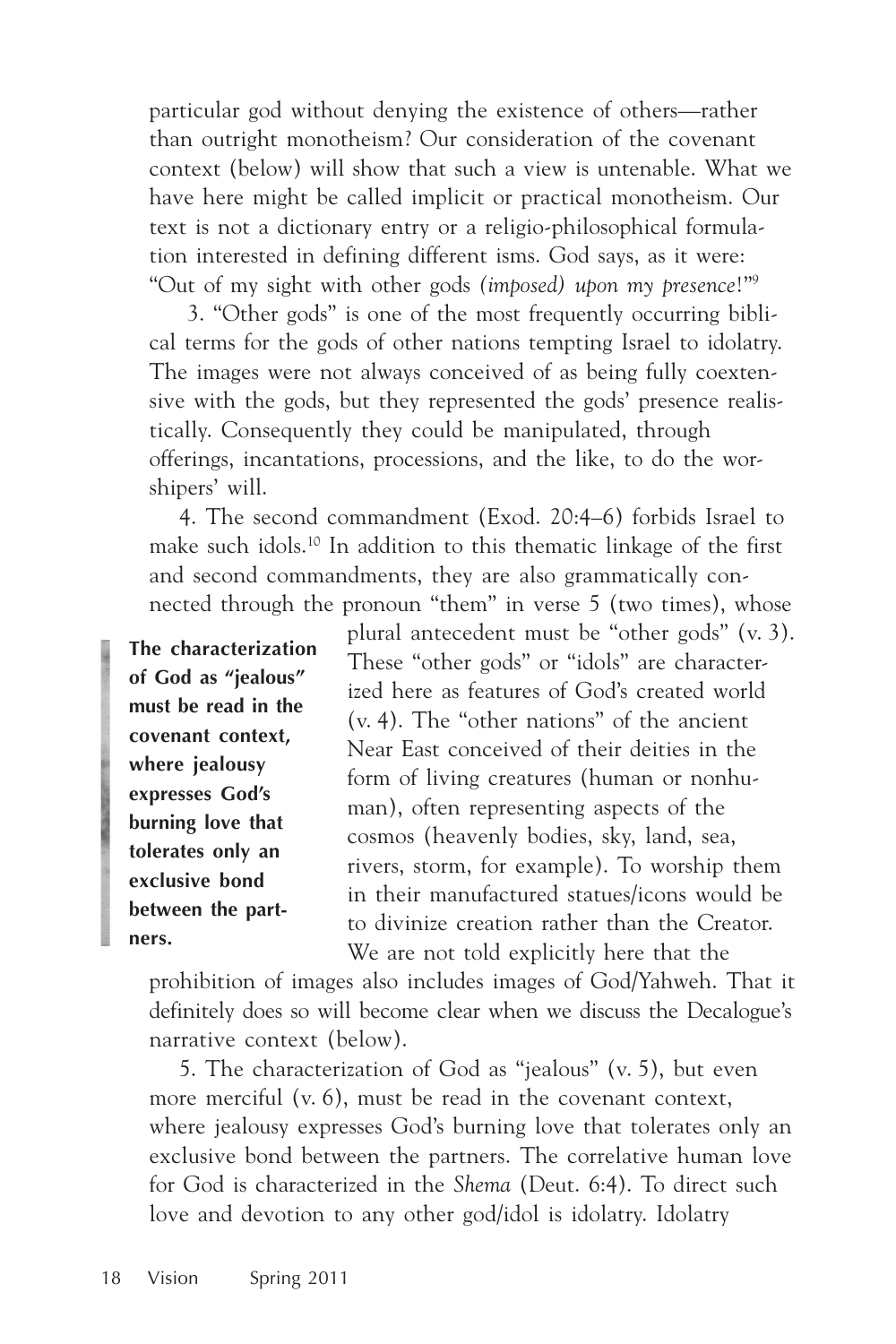cannot be isolated; it affects future generations (Exod. 20:5), but God's "steadfast love" reaches many times further than God's wrath (Exod. 20:6).

Brian Rosner points to the marriage bond as the most dominant biblical metaphor for this intense and exclusive relationship between God and Israel, which logically leads to the designation of idolatry as adultery, and God's vehement reaction to it as the jealousy of a betrayed husband. The frequent practice of sexual rites in connection with worship by ancient Near Eastern nations undoubtedly contributed to this recourse to the marital bond and its breaking, especially in prophetic texts (for example, Hosea 1–3; compare also Exod. 34:11–16). Rosner names the political realm as the source of a second metaphorical conception. In this perspective, Yahweh, Israel's rightful king, will not tolerate Israel's, his subject's, turning to other nations, such as Egypt or Assyria, for help and protection. But reliance on Israel's own kings can also be idolatrous (compare 1 Sam. 8:6–9).<sup>11</sup> Common to both models is the element of exclusivity.12

There is a close connection between the third commandment (Exod. 20:7//Deut. 5:11) and the fourth commandment (Exod. 20:8–11//Deut. 5:12–15) and the first two commandments, since they also pertain to the right understanding and worship of God. This is especially true of the "name commandment," forbidding the wrongful use of God's name. Because the name embraces God's identity, and therefore (from the human vantage point) God's revelation, its wrongful use points to a serious jeopardizing of the God-Israel relationship. Like an image, the name of God may have been used for magical purposes. The Sabbath commandment, the only one of the ten directly addressing the nature of proper worship, is no less central to that relationship, but because it also encompasses proper treatment of fellow human beings, Patrick Miller rightly calls it "a crucial bridge" between the preceding and the following commandments.<sup>13</sup>

### The Exodus context<sup>14</sup>

In the narrative context of Exodus it is of great significance that Israel breaks the barely concluded covenant through idolatry by constructing an image, a golden calf (Exod. 32:1–6): " He took the gold from them, formed it in a mold, and cast an image of a calf;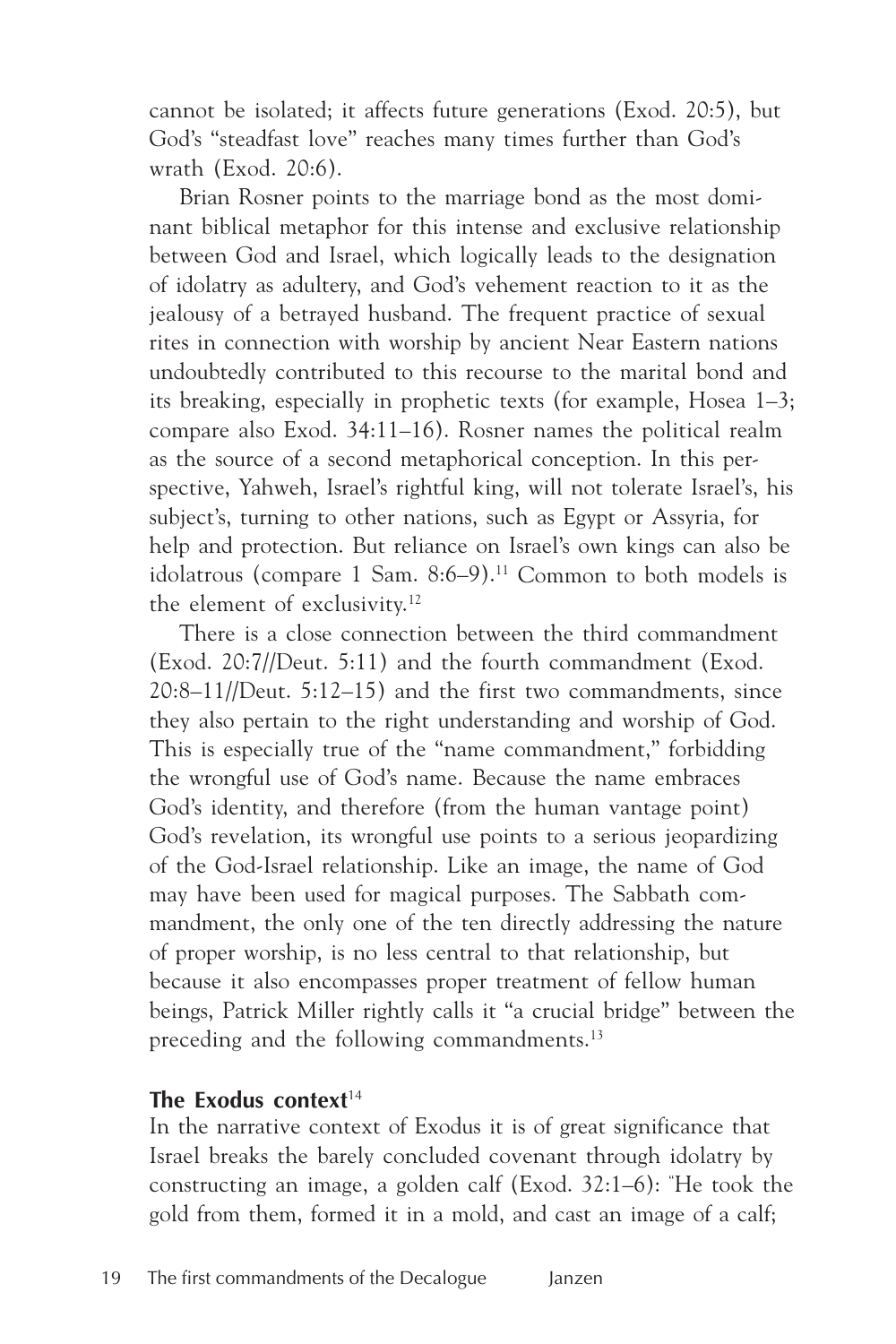and they said, 'These are your gods, O Israel, who brought you up out of the land of Egypt!' When Aaron saw this, he built an altar before it" (vv. 4–5). Although this is outright idolatry, Aaron, apparently in an attempt at damage control, adds this proclamation: "Tomorrow shall be a feast to the LORD [Yahweh]" (v. 5). This raises a question: was the calf meant to be a pedestal for Yahweh, rather than an image of Yahweh? The reaction of God, however, immediately rules out any significance of such a distinction (compare vv. 7–8).

Israel's idolatry occurs at the foot of the mountain at the very time when God is instructing Moses at the top about how God wishes to be present among his people in a noniconic form by way of the tabernacle and its rituals. This idolatry immediately cancels

**Just as there was no time of innocence between humanity's creation and fall, there was no time of a covenant-observing Israel between the covenant's conclusion and its breaking. An ongoing covenant relationship could only be one based on God's grace.**

the covenant relationship, and is symbolized by Moses's breaking of the tablets of the covenant (Exod. 32:19). Only the persistent intercession of Moses moves the LORD to renew the covenant (Exod. 34), thereby giving permission to build the tabernacle. Just as there was no time of innocence for humanity between humanity's creation and fall, there was no time of a covenant-observing Israel between the covenant's conclusion and its breaking. An ongoing covenant relationship could only be one based on God's grace. In the tabernacle, the presence of God in the holy of holies was marked by a throne-space above the mercy seat covering the ark of the

covenant, and flanked by two cherubim, but a throne without the image of a god where ancient nations would have expected one.<sup>15</sup> Thus covenant and idolatry are negatively correlated in Exodus (and elsewhere); they cannot coexist.

#### **The Deuteronomy context**

In the Bible's canonical narrative, the book of Deuteronomy prepares Israel, after a generation's wandering in the wilderness (Leviticus, Numbers), for the new and different tasks and challenges of living faithfully in the promised land that lies ahead.<sup>16</sup> Moses, having reviewed this period of wandering (Deut. 1–4),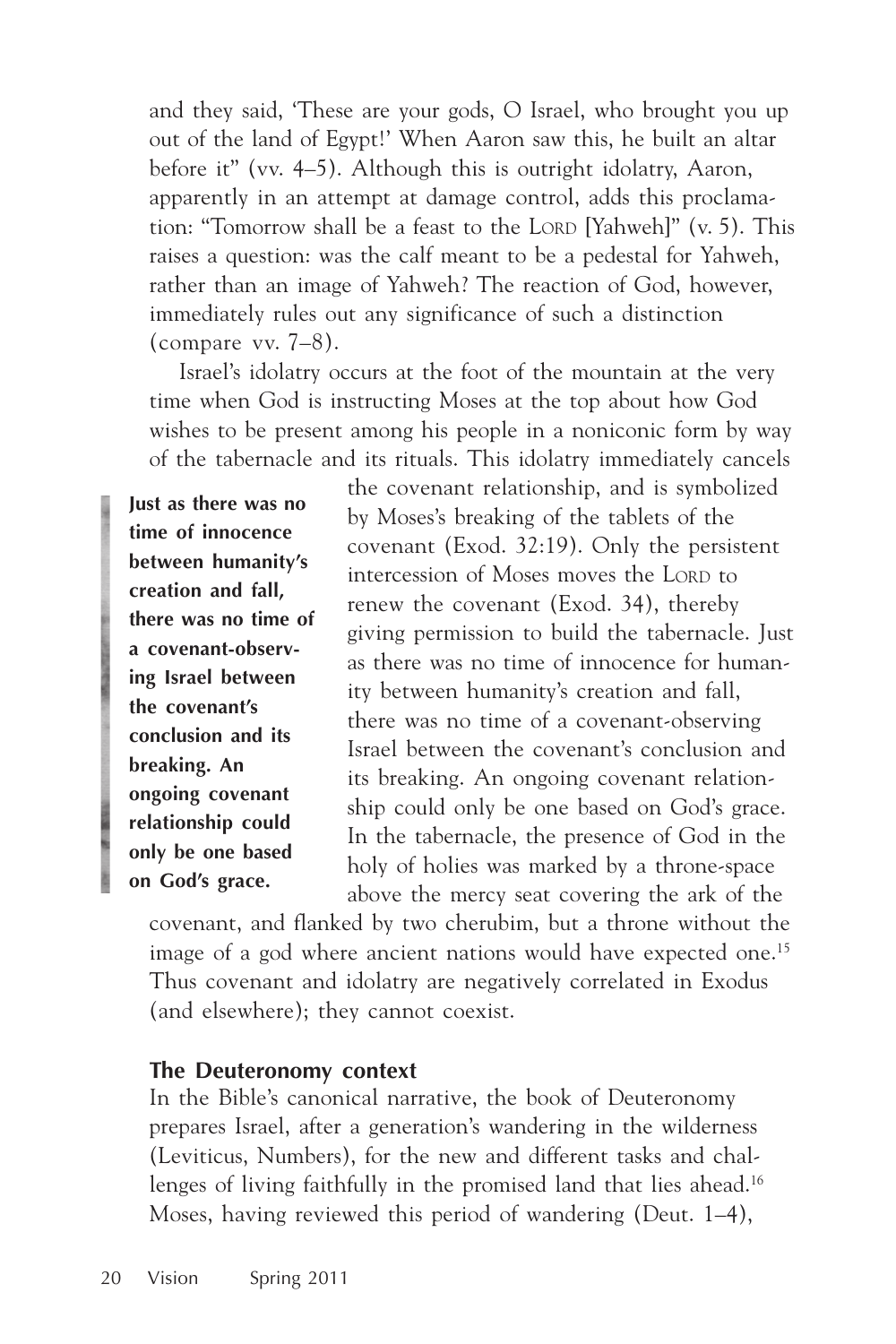turns to the covenant concluded at Sinai (Deut. 5:1–5), beginning with the text of the Ten Commandments (Deut. 5:6–21), interpreted in the section on the foundational Decalogue texts (above). What new light does their Deuteronomic context shed on them?

The Decalogue in Deuteronomy is the basis for Moses's impassioned appeal to his people to keep their covenantal obligations in the land the LORD will give them. The central challenge will be to return God's "jealous" covenant love by fervent and unswerving allegiance and devotion to God alone.

This total and exclusive devotion is almost immediately expressed in the form of the *Shema* (Literally, "Hear . . . !"), which became Israel's central confession: "Hear, O Israel: The LORD is our God, the LORD alone. You shall love the LORD your God with all your heart, and with all your soul, and with all your might" (Deut. 6:4–5). That will not be easy in view of the many impending contacts with other nations and their gods. Therefore the battle against idolatry will be not only crucial but difficult. Covenant breaking, especially through serving other gods—that is, idolatry—will incur God's severe judgment. Yet God's blessing and goodness will be there for Israel in great abundance (see Deut. 5:8–10, and the blessings and curses in chapter 28).

Especially problematic for Christians is the extent to which the battle against idolatry, as presented in Deuteronomy, often takes the form of holy war against peoples of other faiths in order to destroy them. Dean McBride asks the crucial question for us: "Can we appreciate [the Deuteronomic theologians'] criteria without condoning the violent measures that they proposed to safeguard orthodox Yahwism?"17

# **Concluding reflection**

What is at stake in the Old Testament's fierce and persistent battle against other gods and representations of those gods formed from the stuff of the created world? The short answer is: everything that biblical faith proclaims as good news or gospel!

If Israel's deliverance from Pharaoh had been accomplished by an even more powerful neighbouring ruler, or by Israel's own fighting, the whole exodus story would have played itself out on the level of inner-worldly power struggle.18 Only by experiencing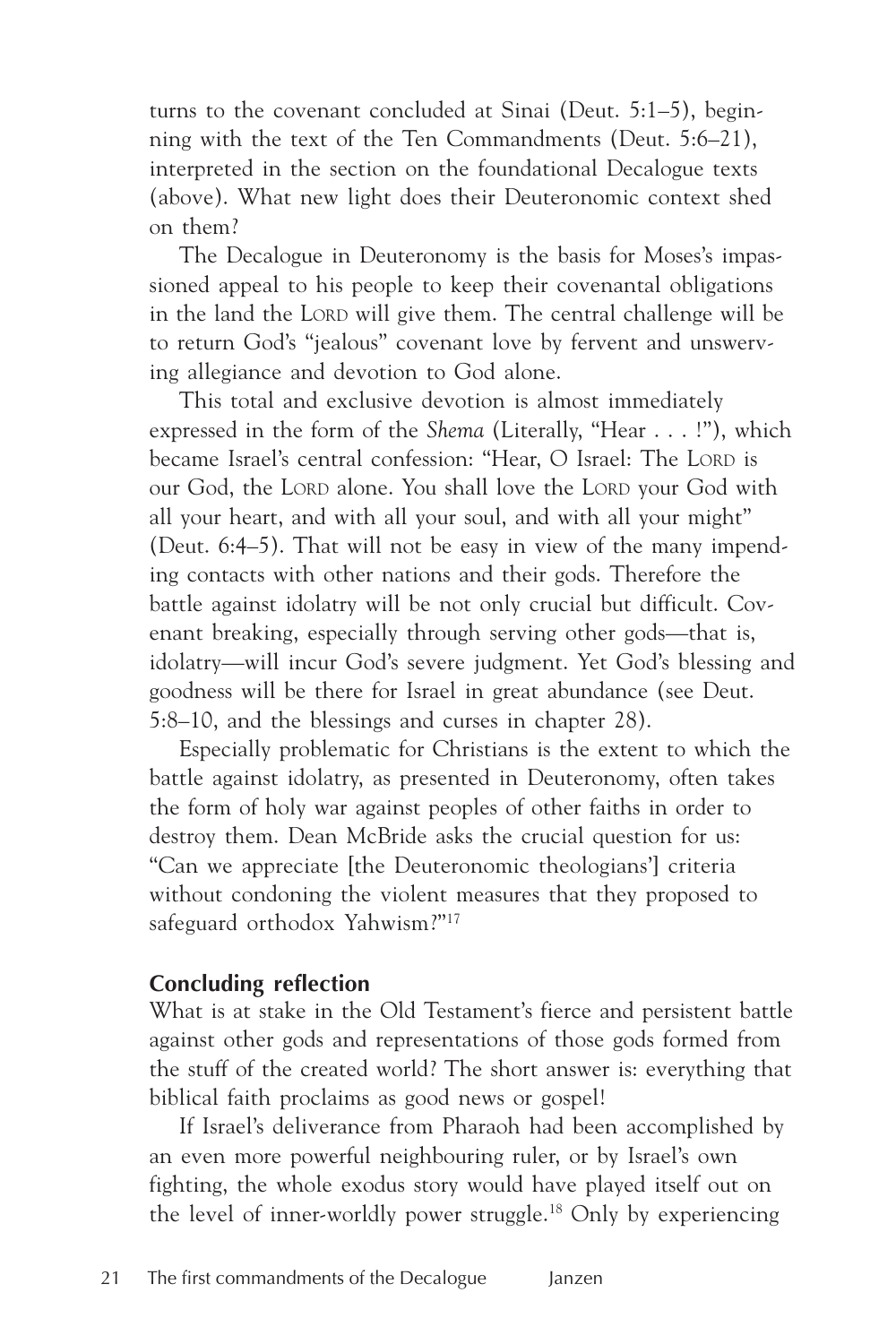it as the leading of the Creator of the universe—a transcendent power/love, although the Old Testament does not use such abstract, philosophical terms—could Israel truly worship that God.

When, at the end of the Babylonian exile, the empire established by Nebuchadnezzar was overthrown by the Persian Emperor Cyrus, the Judean exiles had learned not to elevate Cyrus to divine status. Nor would they later elevate Alexander the Great, or the Roman emperors who demanded it.

Our ultimate allegiance today is also claimed by immanent, this-worldly powers and forces: political states and empires; ideologies such as Marxism, fascism, capitalism, but also democ-

**Only a reality that transcends this world, that is not merely a part of it but comprehends the whole, can keep us from according ultimate allegiance to inner-worldly powers with their claims and counterclaims, often played out in violent confrontations.**

racy if it makes imperial claims; sports, movies, and other forms of entertainment, including music; academic disciplines, such as the natural and social sciences, but also rigid theological systems that attempt to fully explain God's inherently mysterious nature. In sum, any aspect of creation can become idolatrous.

Only a reality that transcends this world, that is not merely a part of it but comprehends the whole, can keep us from according ultimate allegiance to inner-worldly powers with their claims and counterclaims, often played out in violent confrontations. Such a transcendent reality remains by definition

mysterious but allows us through revelatory signs to "see" its benevolent face. Everything else that lays claim to our total allegiance is idolatry.

As Israel discovered, it is not easy to resist eating from the tree of knowledge. We still find it hard to resist overstepping our Godset human boundaries. Nor is it easy even to become aware that we are doing so, when we elevate our own ideas and works to ultimate status and worship them—and thereby ultimately ourselves. And if we do that, God's jealous love could give us over to our own devices, to our "hardening of hearts" (Isa.  $63:17$ ),<sup>19</sup> if God's even greater love would not reach out to touch these hardened hearts (Jer. 31:31–34).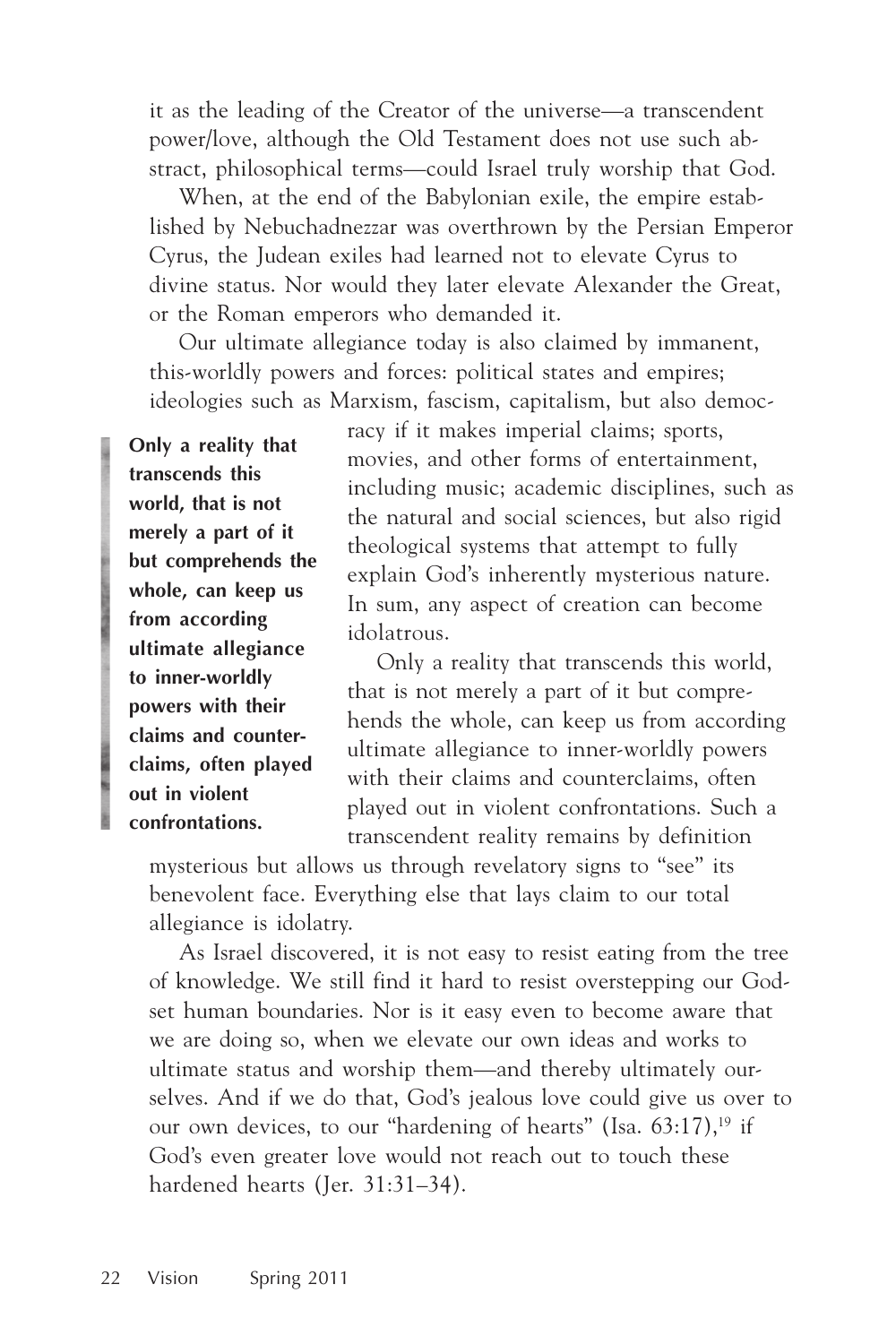### **Notes**

1 Cecil Brown, "Tragedy in the China Sea," in *Combat: The War with Japan,* ed. Don Congdon (New York: Dell, 1962), 15, 43. This story is illustrative of battle dynamics; it implies no characterization on my part of any nation as righteous or idolatrous.  $^2$  Some scholars today hold that these judgments of idolatry are retroactive, reflecting the impact of Deuteronomic/Deuteronomistic reformers of late preexilic and exilic times, while historically, premonarchic and preexilic Israel was freely using varieties of images and worship forms that were later considered idolatrous. It is true that earlier Israel was more open to using images and other sacred objects (trees, pillars, memorial stones, etc.)—the very reason for the prophets' fierce indictments—but from my perspective, the battle against any syncretism and image use began in very early times. 3 In the Diaspora, however, Jews living in Gentile contexts and Gentile Christian converts continued the struggle.

4 For similarly derisive passages see Isa. 44:9–20; Ps. 115:4–8; 135:15–18; Jer. 10:3–5; Hosea 8:4–6.

<sup>5</sup> One is reminded of modern election campaigns that resort to caricature and satire when the battle gets fiercest.

6 Following the counting used in most Protestant churches, which Mennonites have generally also adopted. For good reasons, others (among them Roman Catholics and Lutherans), consider verses 3–6 to be one commandment, and divide verse 17 into two to maintain the total of ten.

7 For my fuller exposition, see Waldemar Janzen, *Exodus,* Believers Church Bible Commentary (Waterloo, ON, and Scottdale, PA: Herald Press, 2000), 250–85. 8 Patrick D. Miller, *The Ten Commandments* (Louisville: Westminster John Knox Press, 2009), 16. This work is the fullest and most helpful recent treatment I know of (for Christians) of the Ten Commandments.

9 The italicized words are borrowed from S. Dean McBride's solution to the apparent ambiguity of the Hebrew *'al-panay*, in his article "The Essence of Orthodoxy: Deuteronomy 5:6–10 and Exodus 20:2–6," *Interpretation* 60, no. 2 (April 2006): 143. McBride points out that God's "face" often refers to God's presence (compare the Aaronic blessing, Num. 6:24–26). This command, in effect, "prohibits allowing 'other gods' or their iconic surrogates to obtrude between Israel and the sublime, beneficent presence of Yahweh" (146). Such surrogates include statues of gods, but also sacred items such as altars, trees, sacred pillars or poles; whatever is meant to represent a god in the created order (144–46). There is a certain fluidity here; some sacred trees, memorial stones, or worship accessories (as in the tabernacle and temple) are not rejected in biblical orthodoxy.

<sup>10</sup> The phrase "idol, whether in the form of" in verse 4 (NRSV) combines a Hebrew phrase that can also be rendered by two parallel nouns: "a sculptured image or any likeness" (JPS). That is reminiscent of God's decision "Let us make humankind in our image, according to our likeness" (Gen. 1:26), but the Hebrew words underlying that passage are different from those in the second commandment. Nevertheless, an intriguing connection seems to exist here; see Waldemar Janzen, *Still in the Image: Essays in Biblical Theology and Anthropology* (Newton, KS: Faith and Life Press, 1982), 51–60.

<sup>11</sup> To the extent that the formal resemblance of covenant texts to ancient Near Eastern suzerainty treaties is recognizable, which seems to be the case at least in Deuteronomy, this connection would underscore the propriety of the king/suzerain– Israel/subject bond as metaphorical context for covenant keeping or breaking. 12 Brian S. Rosner, "The Concept of Idolatry," *Themelios* 24, no. 3 (May 1999): 21–30.